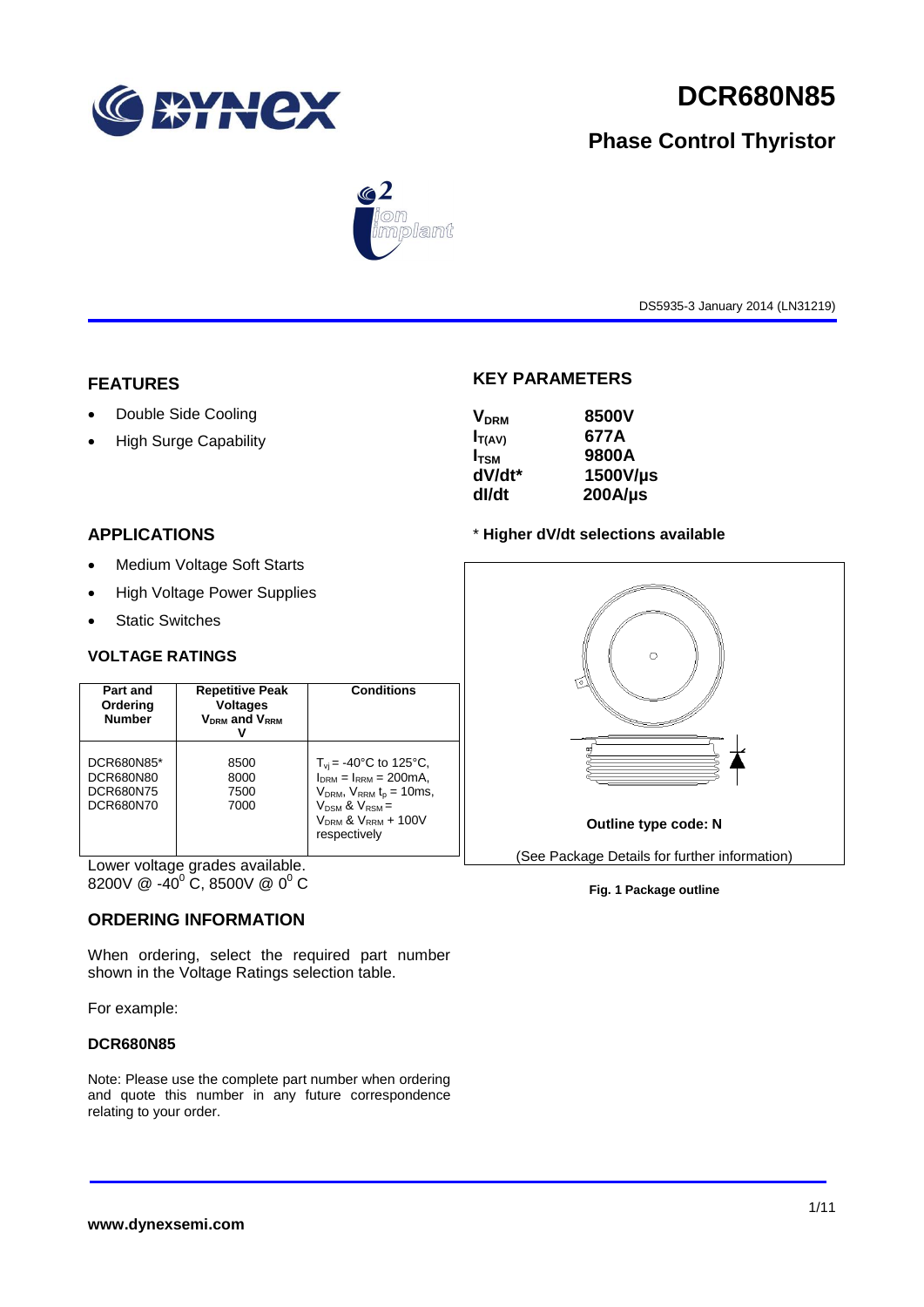



# **CURRENT RATINGS**

**Tcase = 60°C unless stated otherwise**

| Symbol                    | <b>Parameter</b>                     | <b>Test Conditions</b>   | Max. | <b>Units</b> |
|---------------------------|--------------------------------------|--------------------------|------|--------------|
| <b>Double Side Cooled</b> |                                      |                          |      |              |
| $I_{T(AV)}$               | Mean on-state current                | Half wave resistive load | 677  | Α            |
| IT(RMS)                   | <b>RMS</b> value                     | -                        | 1063 | Α            |
| Iτ                        | Continuous (direct) on-state current | -                        | 1013 | Α            |

# **SURGE RATINGS**

| Symbol       | <b>Parameter</b>                        | <b>Test Conditions</b>                           | Max. | Units             |
|--------------|-----------------------------------------|--------------------------------------------------|------|-------------------|
| <b>I</b> TSM | Surge (non-repetitive) on-state current | 10ms half sine, $T_{\text{case}} = 125^{\circ}C$ | 9.8  | kA                |
| $l^2t$       | $I2t$ for fusing                        | $V_R = 0$                                        | 0.48 | MA <sup>2</sup> s |

# **THERMAL AND MECHANICAL RATINGS**

| Symbol                         | <b>Parameter</b>                      | <b>Test Conditions</b>                      | Min.        | Max.           | <b>Units</b> |      |
|--------------------------------|---------------------------------------|---------------------------------------------|-------------|----------------|--------------|------|
| $R_{th(j-c)}$                  | Thermal resistance – junction to case | DC<br>Double side cooled                    |             |                | 0.0221       | °C/W |
|                                |                                       | Single side cooled                          | Anode DC    | ٠              | 0.041        | °C/W |
|                                |                                       |                                             | Cathode DC  | $\blacksquare$ | 0.0516       | °C/W |
| $R_{th(c-h)}$                  | Thermal resistance – case to heatsink | Clamping force 23 kN<br>Double side         |             | $\blacksquare$ | 0.004        | °C/W |
|                                |                                       | (with mounting compound)                    | Single side |                | 0.008        | °C/W |
| $T_{\rm\scriptscriptstyle VI}$ | Virtual junction temperature          | Blocking V <sub>DRM</sub> / <sub>VRRM</sub> |             |                | 125          | °C   |
| $T_{\text{stg}}$               | Storage temperature range             |                                             |             | $-55$          | 125          | °C   |
| $F_m$                          | Clamping force                        |                                             |             | 20.0           | 25.0         | kN   |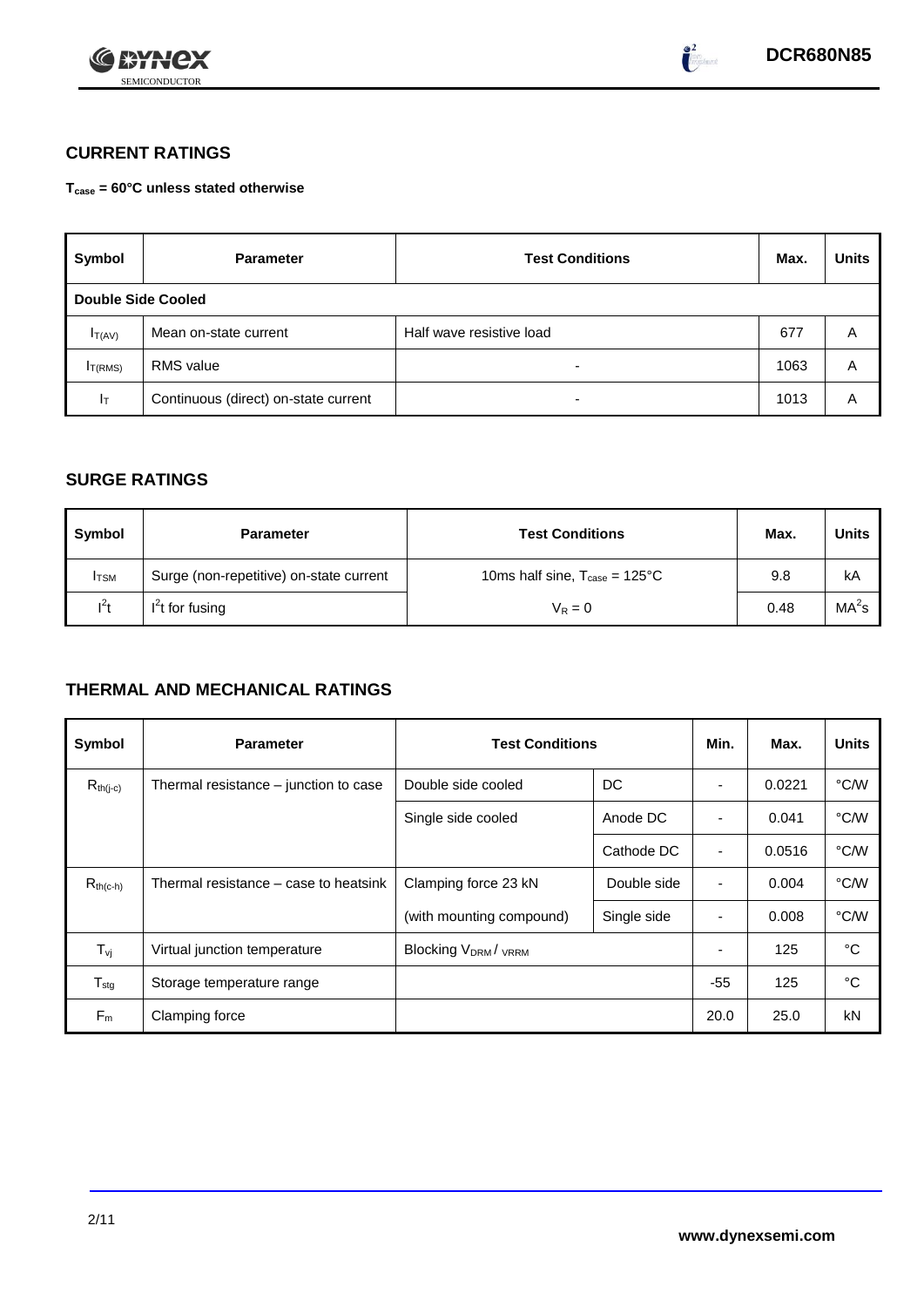

 $\begin{pmatrix} 2 \\ -2 \end{pmatrix}$ 

# **DYNAMIC CHARACTERISTICS**

| Symbol           | <b>Parameter</b>                                                                     | <b>Test Conditions</b>                                                                        | Min.                                              | Max.                     | <b>Units</b> |           |
|------------------|--------------------------------------------------------------------------------------|-----------------------------------------------------------------------------------------------|---------------------------------------------------|--------------------------|--------------|-----------|
| <b>IRRM/IDRM</b> | Peak reverse and off-state current                                                   | At $V_{RRM}/V_{DRM}$ , $T_{case} = 125^{\circ}C$                                              |                                                   | $\sim$                   | 200          | mA        |
| dV/dt            | Max. linear rate of rise of off-state voltage                                        | To 67% $V_{DRM}$ , T <sub>i</sub> = 125°C, gate open                                          |                                                   | $\blacksquare$           | 1500         | $V/\mu s$ |
| dl/dt            | Rate of rise of on-state current                                                     | From 67% $V_{DRM}$ to 2x $I_{T(AV)}$                                                          | Repetitive 50Hz                                   | $\sim$                   | 100          | $A/\mu s$ |
|                  |                                                                                      | Gate source 30V, 10 $\Omega$ ,                                                                | Non-repetitive                                    | $\overline{\phantom{a}}$ | 200          | $A/\mu s$ |
|                  |                                                                                      | $t_r < 0.5 \mu s$ , $T_i = 125^{\circ}C$                                                      |                                                   |                          |              |           |
| $V_{T(TO)}$      | Threshold voltage - Low level                                                        | 100A to 500A at $T_{\text{case}} = 125^{\circ}$ C                                             |                                                   | $\overline{\phantom{a}}$ | 1.03         | $\vee$    |
|                  | Threshold voltage - High level<br>500A to 2500A at $T_{\text{case}} = 125^{\circ}$ C |                                                                                               | $\blacksquare$                                    | 1.3                      | V            |           |
| $r_{\text{T}}$   | On-state slope resistance - Low level                                                |                                                                                               | 100A to 500A at $T_{\text{case}} = 125^{\circ}$ C |                          |              | $m\Omega$ |
|                  | On-state slope resistance - High level                                               | 500A to 2500A at $T_{\text{case}} = 125^{\circ}C$                                             |                                                   | $\overline{\phantom{a}}$ | 1.542        | $m\Omega$ |
| $t_{\text{qd}}$  | Delay time                                                                           | $V_D = 67\% V_{DRM}$ , gate source 30V, 10 $\Omega$                                           |                                                   | $\blacksquare$           | 3            | μs        |
|                  |                                                                                      | $t_r = 0.5 \mu s$ , $T_i = 25^{\circ}C$                                                       |                                                   |                          |              |           |
| $t_{q}$          | Turn-off time                                                                        | $T_i$ = 125°C, $I_{peak}$ = 1000A, $t_p$ = 1000us,<br>$V_{RM}$ = 100V, dl/dt = -5A/µs,        |                                                   |                          | 1200         | μs        |
|                  |                                                                                      | $dV_{DR}/dt = 20V/\mu s$ linear to 2500V                                                      |                                                   |                          |              |           |
| $I_{RR}$         | Reverse recovery current                                                             | $I_T = 1000A$ , $t_p = 1000us$ , $T_i = 125^{\circ}C$ ,<br>$dl/dt = -5A/\mu s$ , $V_R = 100V$ |                                                   | 95                       | 118          | A         |
| $Q_{\rm S}$      | Stored charge                                                                        |                                                                                               |                                                   | 3000                     | 4000         | μC        |
| IL.              | Latching current                                                                     | $T_i = 25^{\circ}C$ , $V_D = 5V$                                                              | ÷,                                                | 3                        | A            |           |
| Iн               | Holding current                                                                      | $T_i = 25^{\circ}C$ , $R_{G-K} = \infty$ , $I_{TM} = 500A$ , $I_T = 5A$                       |                                                   |                          | 300          | mA        |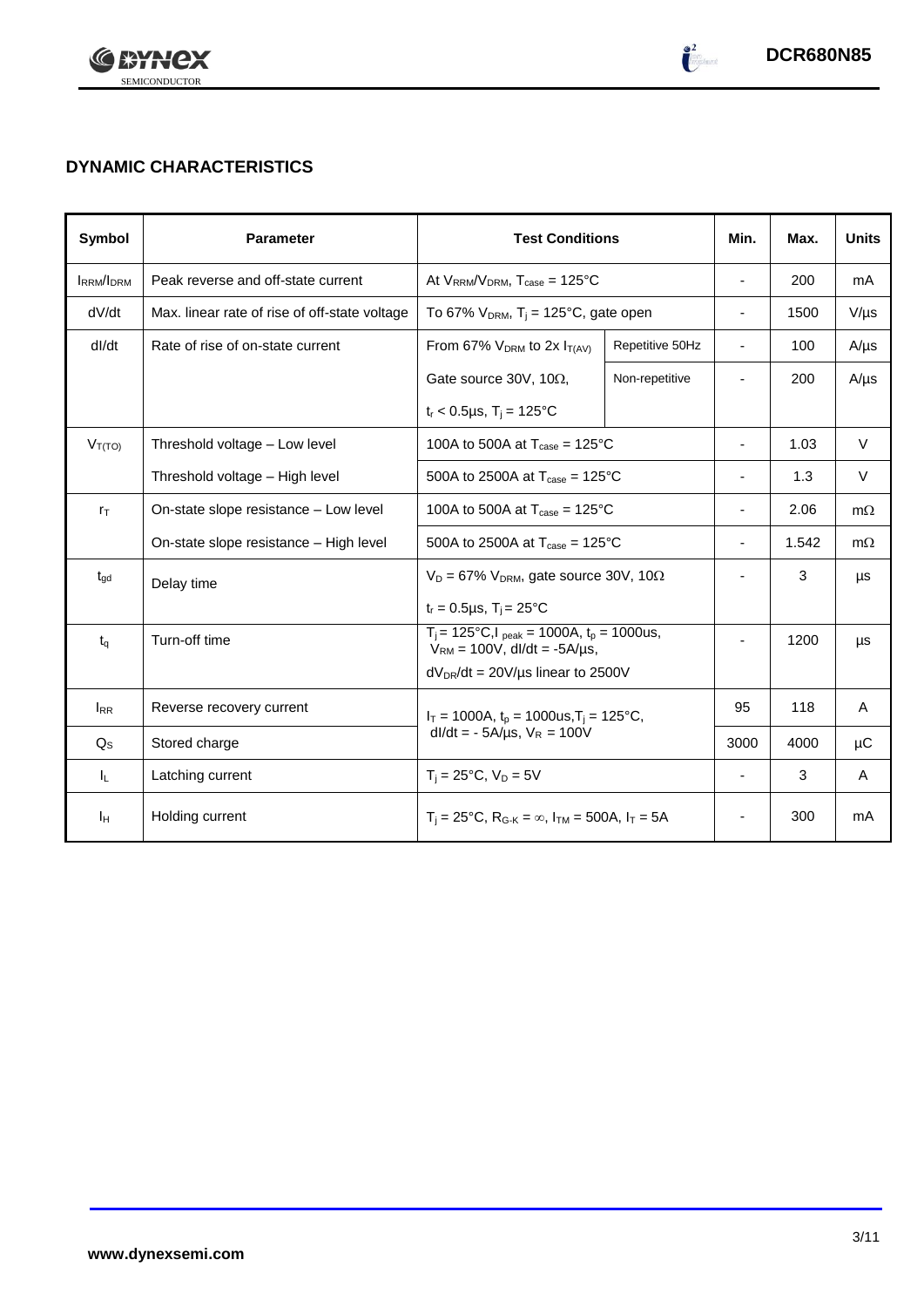

 $\bullet^2$ 

# **GATE TRIGGER CHARACTERISTICS AND RATINGS**

| Symbol          | <b>Parameter</b>         | <b>Test Conditions</b>                       | Max. | <b>Units</b> |
|-----------------|--------------------------|----------------------------------------------|------|--------------|
| V <sub>GT</sub> | Gate trigger voltage     | $V_{DRM}$ = 5V, $T_{case}$ = 25°C            | 1.5  | V            |
| VGD             | Gate non-trigger voltage | At 50% $V_{DRM}$ , $T_{case} = 125^{\circ}C$ | 0.4  | V            |
| Iст             | Gate trigger current     | $V_{DRM}$ = 5V, $T_{case}$ = 25°C            | 350  | mA           |
| <b>I</b> GD     | Gate non-trigger current | At 50% $V_{DRM}$ , $T_{case} = 125^{\circ}C$ | 15   | mA           |

# **CURVES**



**Fig.2 Maximum & minimum on-state characteristics**

 $V_{TM}$  **EQUATION** Where  $A = 0.454245$  $B = 0.106933$  $V_{TM} = A + B\ln(I_T) + C.I_T + D.\sqrt{I_T}$  C = 0.001271  $D = 0.013218$ these values are valid for  $T_i = 125^{\circ}C$  for  $I_T$  100A to 3000A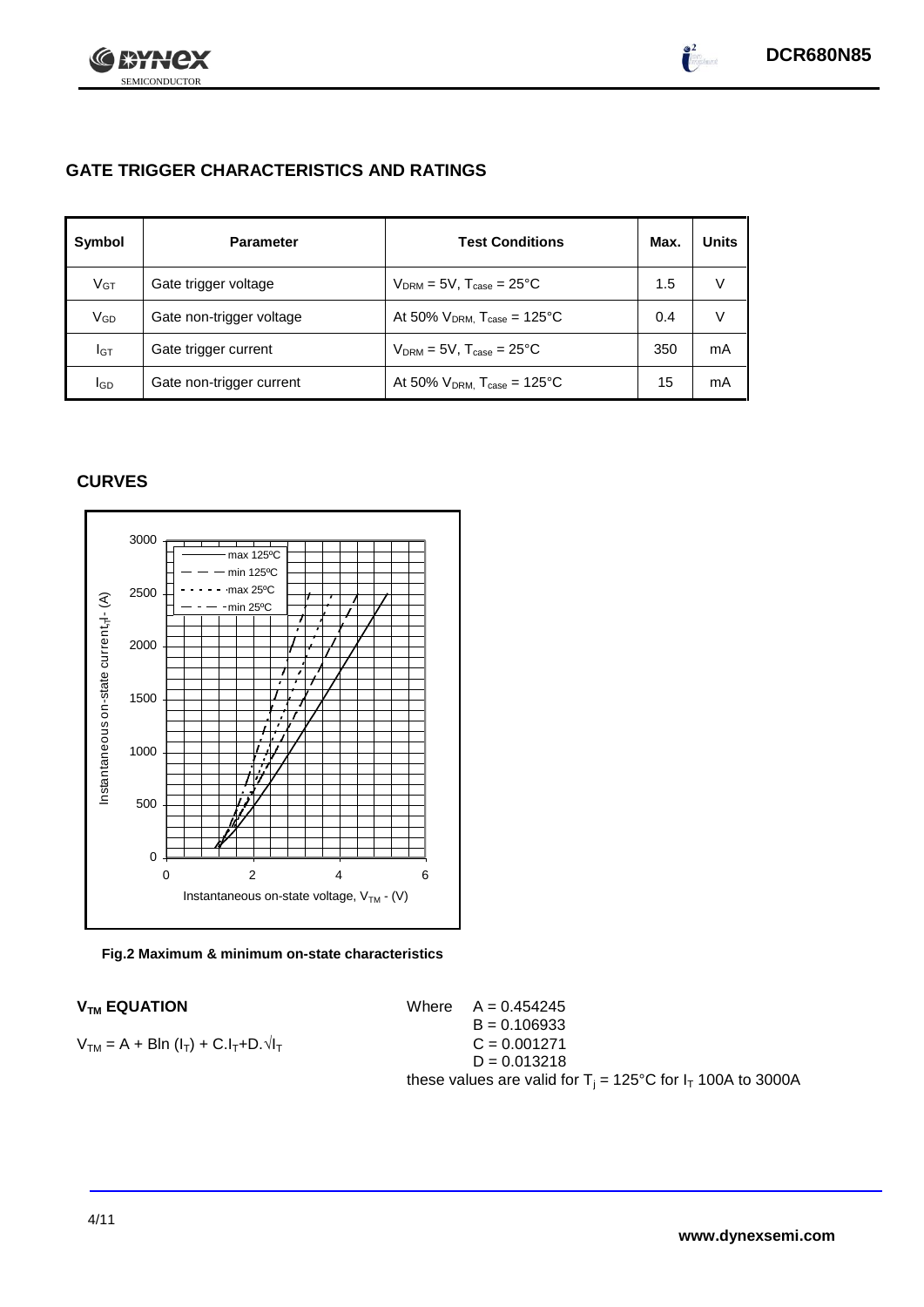

**Fig.5 Maximum permissible heatsink temperature, double side cooled – sine wave**

**Fig.6 On-state power dissipation – rectangular wave**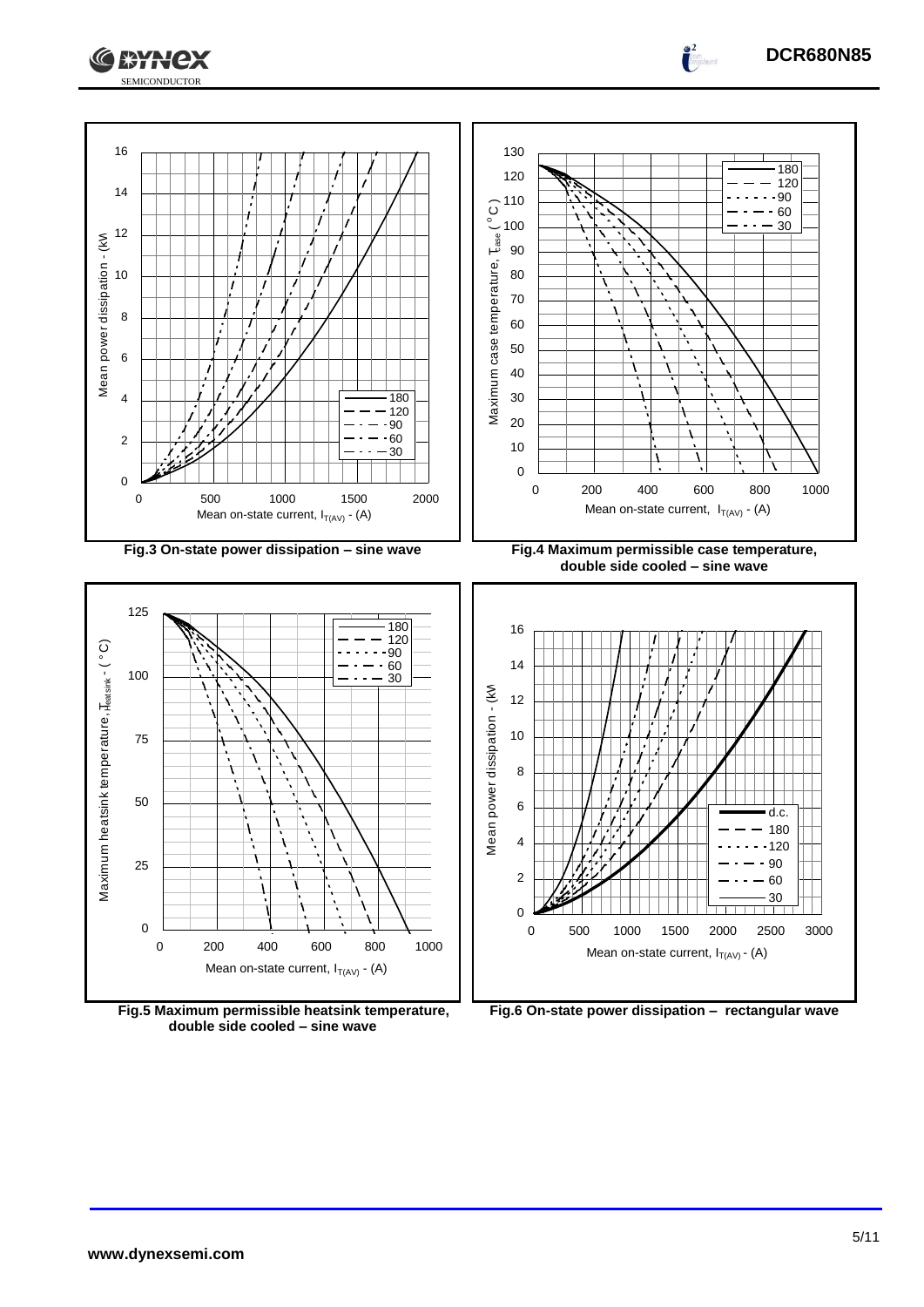



### **Rth(j-c) Conduction**

Tables show the increments of thermal resistance  $R_{th(j-c)}$  when the device operates at conduction angles other than d.c.

|               |      |     |          |    |     |                  | Double side cooling        |       |                  | Anode Side Cooling |                     |                  | Cathode Sided Cooling |                           |
|---------------|------|-----|----------|----|-----|------------------|----------------------------|-------|------------------|--------------------|---------------------|------------------|-----------------------|---------------------------|
| $\mathcal{L}$ |      |     |          |    |     |                  | $\Delta Z_{\text{th}}$ (z) |       |                  |                    | $\Delta Z_{th}$ (z) |                  |                       | $\Delta Z_{\text{th}}(z)$ |
|               |      |     |          |    |     | $\theta^{\circ}$ | sine.                      | rect. | $\theta^{\circ}$ | sine.              | rect.               | $\theta^{\circ}$ | sine.                 | rect.                     |
|               |      |     |          |    |     | 180              | 3.03                       | 2.07  | 180              | 3.03               | 2.07                | 180              | 3.12                  | 2.12                      |
|               |      |     |          |    |     | 120              | 3.49                       | 2.95  | 120              | 3.49               | 2.95                | 120              | 3.61                  | 3.04                      |
| 0.001         | 0.01 | 0.1 |          | 10 | 100 | 90               | 3.99                       | 3.43  | 90               | 3.99               | 3.43                | 90               | 4.13                  | 3.54                      |
|               |      |     |          |    |     | 60               | 4.43                       | 3.94  | 60               | 4.43               | 3.94                | 60               | 4.60                  | 4.08                      |
|               |      |     | Time (s) |    |     | 30               | 4.77                       | 4.49  | 30               | 4.76               | 4.48                | 30               | 4.96                  | 4.66                      |
|               |      |     |          |    |     | 15               | 4.92                       | 4.77  | 15               | 4.92               | 4.77                | 15               | 5.13                  | 4.97                      |
|               |      |     |          |    |     |                  |                            |       |                  |                    |                     |                  |                       |                           |



**DCR680N85**

0.0 5.0 10.0 15.0 20.0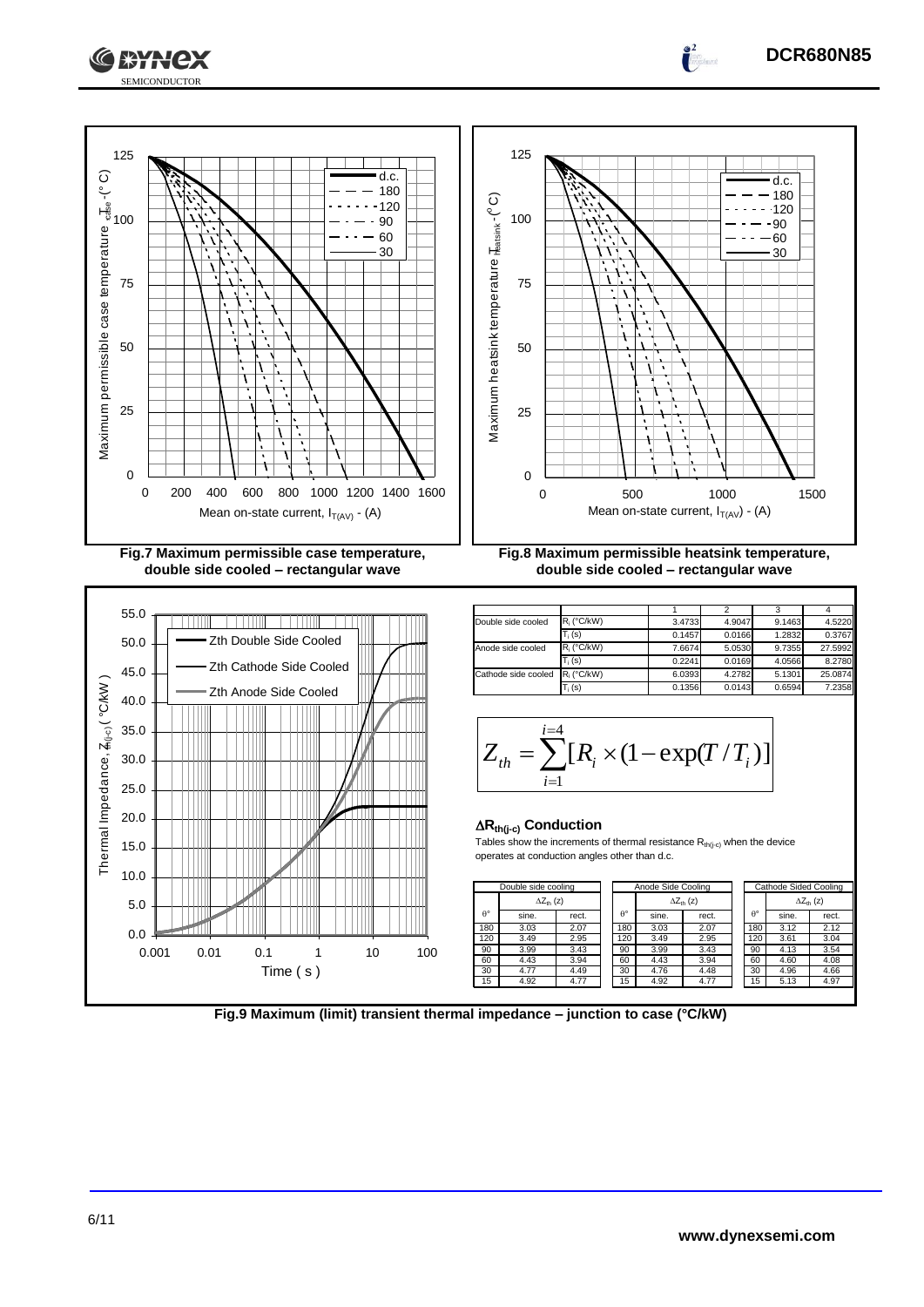



**www.dynexsemi.com**

**DCR680N85**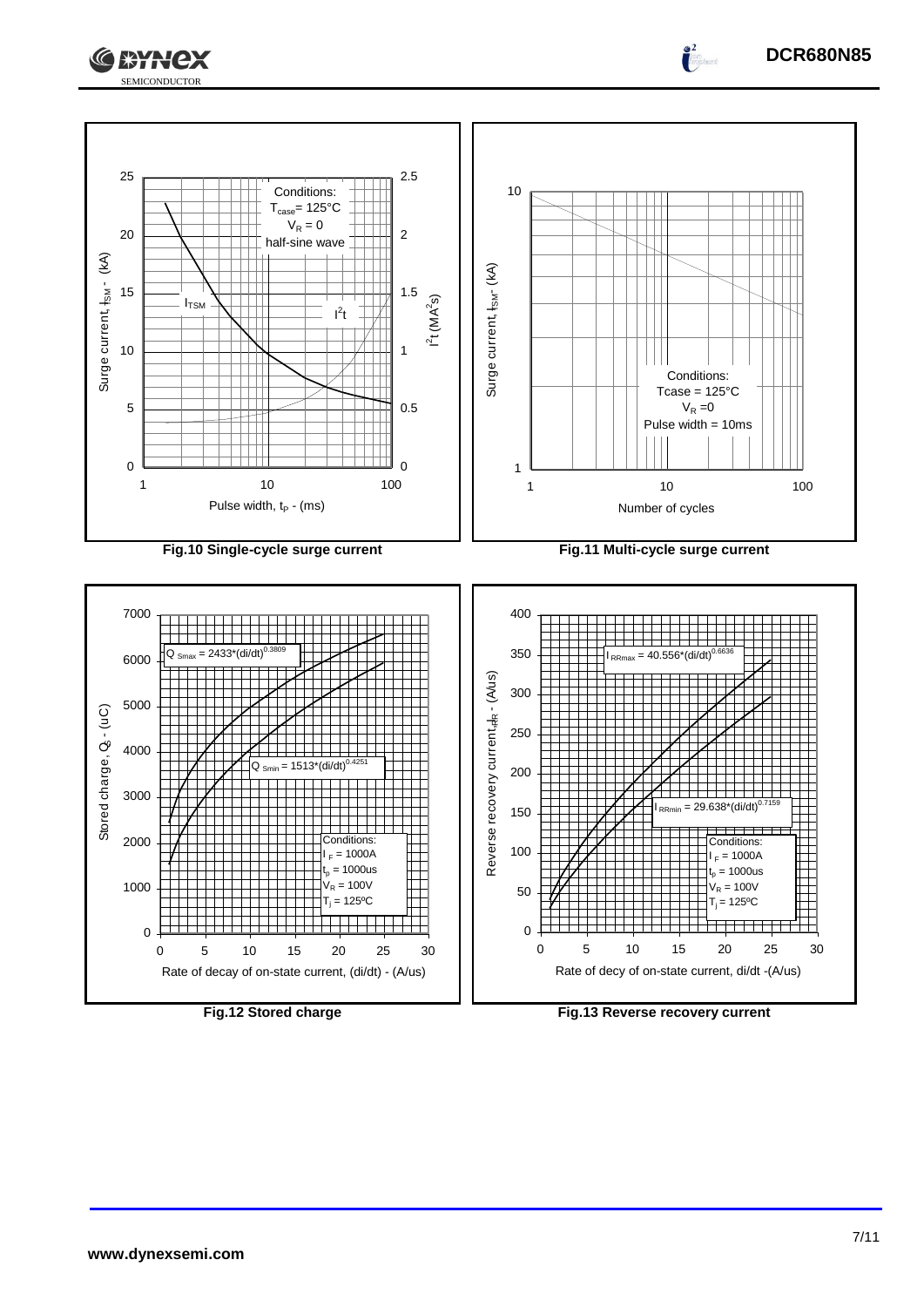

**Fig14 Gate Characteristics**



**Fig. 15 Gate characteristics**

**DCR680N85**

 $\int_{0}^{2}$ 

**CEYNEX**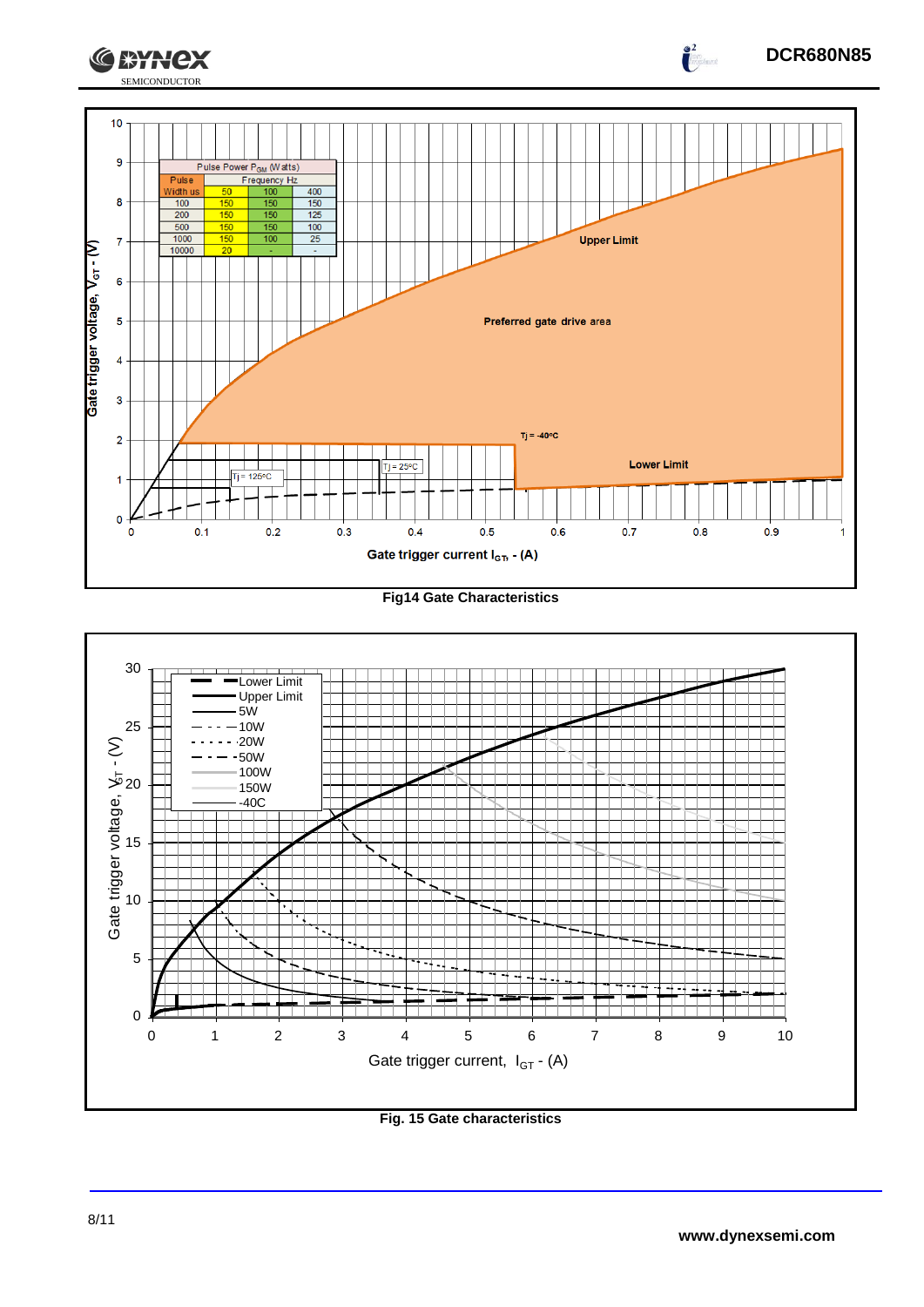



SEMICONDUCTOR

**CEYNCX** 

**Fig.16 Turn-off time**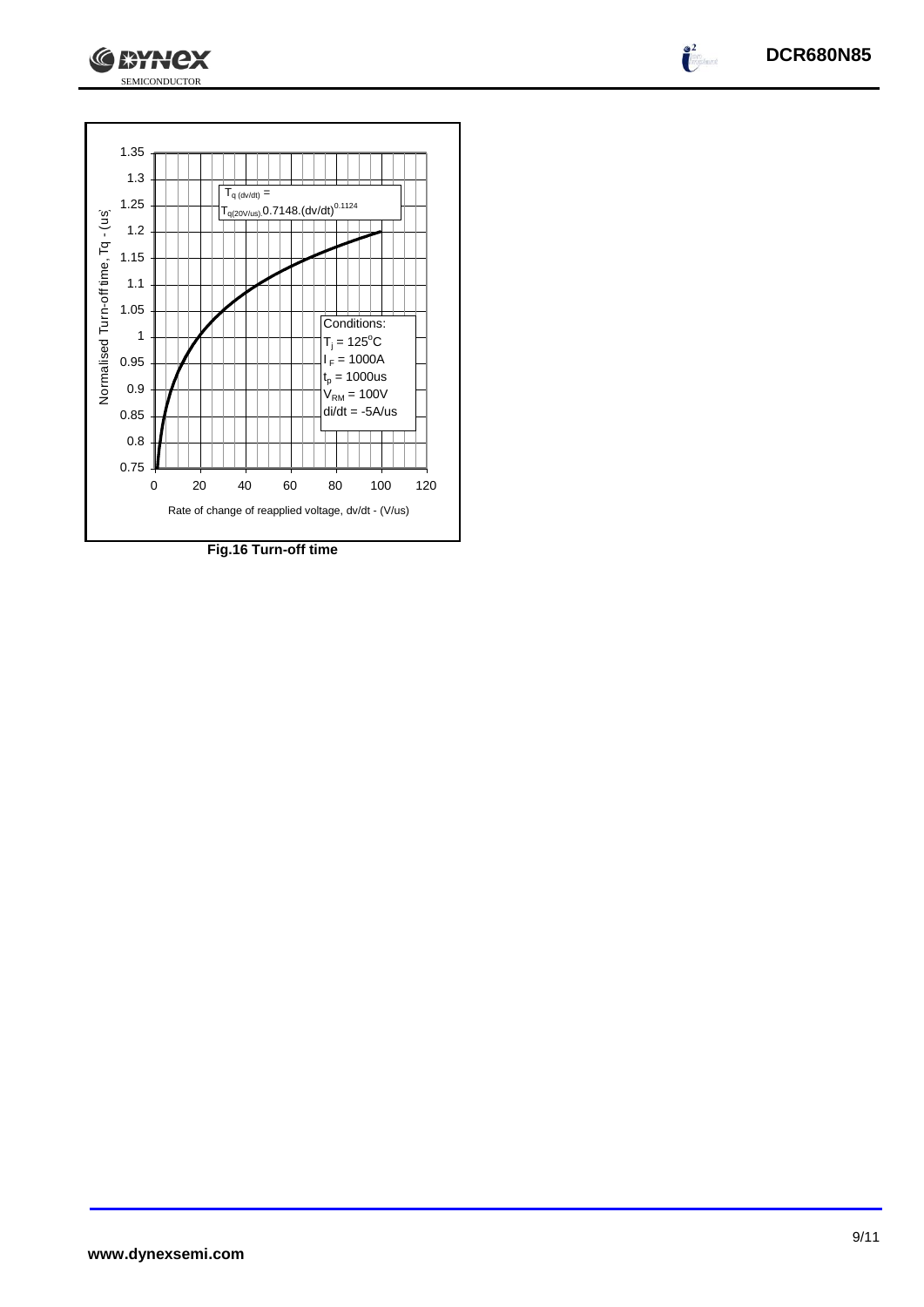

 $\int_{0}^{2}$ 

# **PACKAGE DETAILS**

For further package information, please contact Customer Services. All dimensions in mm, unless stated otherwise. DO NOT SCALE.

| 3rd ANGLE PROJECTION<br>DO NOT SCALE<br>IF IN DOUBT ASK<br>HOLE Ø3.60 X 2.00<br>DEEP (IN BOTH<br>ELECTRODES)                    | Device<br>DCR1110N52 | Maximum<br><b>Thickness</b><br>(mm)<br>34.89 | Minimum<br>Thickness<br>(mm)<br>34.34 |
|---------------------------------------------------------------------------------------------------------------------------------|----------------------|----------------------------------------------|---------------------------------------|
|                                                                                                                                 | DCR1260N42           | 34.77                                        | 34.22                                 |
|                                                                                                                                 | <b>DCR1470N28</b>    | 34.54                                        | 33.99                                 |
| 20° OFFSET (NOM.)<br>TO GATE TUBE                                                                                               | DCR1530N28           | 34.54                                        | 33.99                                 |
|                                                                                                                                 | DCR1710N22           | 34.465                                       | 33.915                                |
|                                                                                                                                 | <b>DCR680N85</b>     | 35.51                                        | 34.96                                 |
|                                                                                                                                 | <b>DCR760N85</b>     | 35.51                                        | 34.96                                 |
|                                                                                                                                 | <b>DCR820N65</b>     | 35.15                                        | 34.6                                  |
|                                                                                                                                 | <b>DCR890N65</b>     | 35.15                                        | 34.6                                  |
| Ø73.0 MAX<br>CATHODE<br>Ø47.0 NOM<br>er.5<br><b>GATE</b><br><b>ANODE</b><br>Ø47.0 NOM<br>FOR PACKAGE HEIGHT<br><b>SEE TABLE</b> |                      |                                              |                                       |
| Lead length: 420mm<br>Lead terminal connector: M4 ring                                                                          |                      |                                              |                                       |
| Package outline type code: N                                                                                                    |                      |                                              |                                       |

**Fig.17 Package outline**